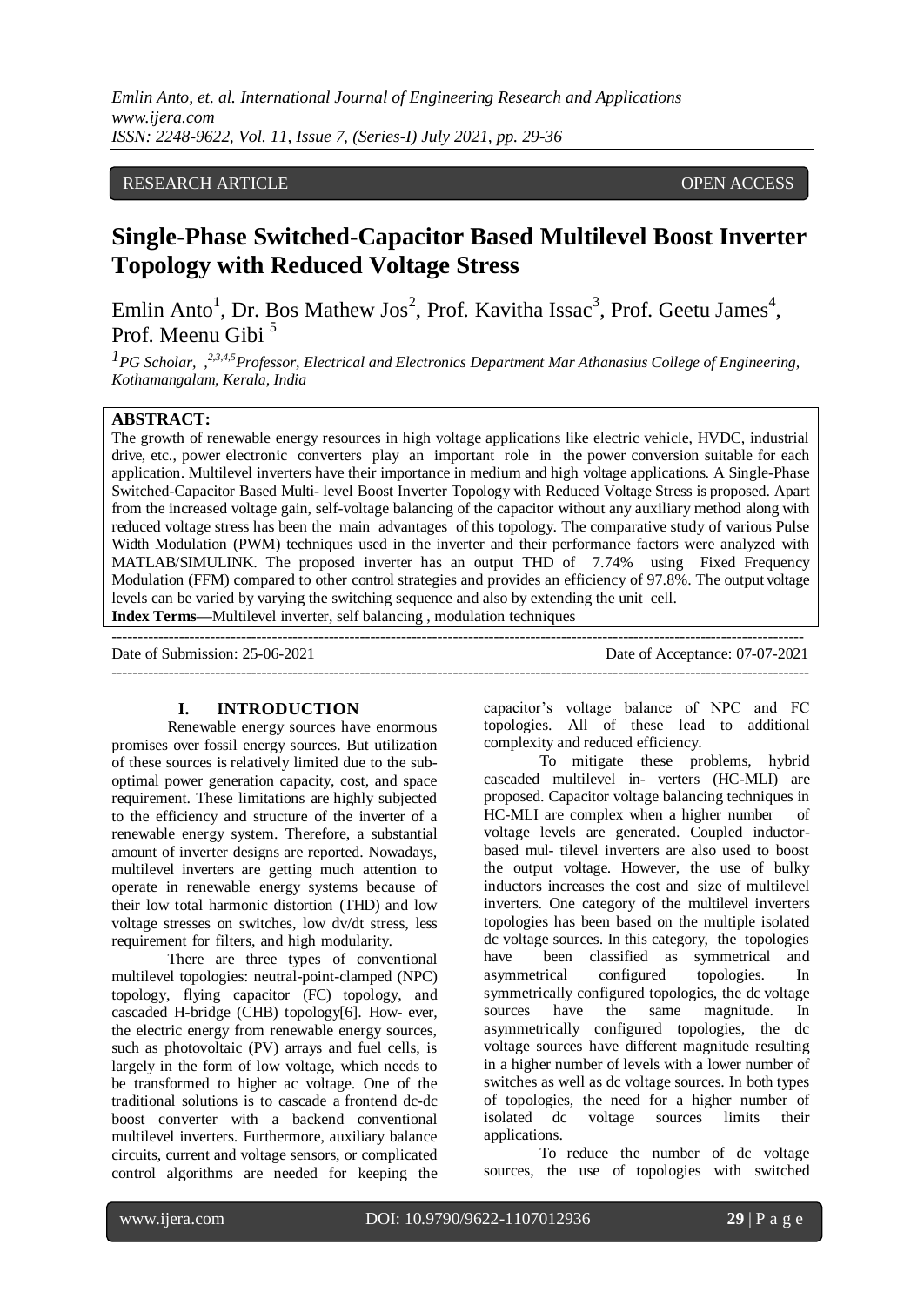*Emlin Anto, et. al. International Journal of Engineering Research and Applications www.ijera.com ISSN: 2248-9622, Vol. 11, Issue 7, (Series-I) July 2021, pp. 29-36*

capacitor units have been recom- mended. The switched capacitor unit has been used with different arrangements resulting in different output voltage levels. Switched capacitor units have a distinctive feature of boosting the output voltage, i.e., the peak of the output voltage is higher than the input supply. In this work, a single phase multilevel inverter based on switch-capacitor technique is proposed. The topology has two dc-link capacitors and a switched capacitor for synthesizing various levels. The unique features of the multilevel inverter are:

- 1. Usage of a single dc source
- 2. Voltage balancing of the capacitors
- 3. voltage gain of 3
- 4. The maximum voltage stress across each switch is equal to input voltage.

# **II. PROPOSED SWITCHED CAPACITOR MULTILEVEL INVERTER**

In the proposed multilevel inverter, thirteen-level inverter is shown in Fig 1 having two dc-link capacitors *C*, *C*, Level  $+3V_{dc}/2$ : The dc-link capacitor voltage gets added with the switched capacitor voltage by turning on the switches *S*2,*S*5,*S*6,*S*8,*S*9, *S*11, *S*12, *S*13, *S*14.

Level  $+2V_{dc}$ : Through switches  $S_2$ ,  $S_3$ ,  $S_6$ ,  $S_8$ ,  $S_9$ ,  $S_{11}$ ,  $S_{12}$ , a switched-capacitor <sup>12</sup>  $S_{13}$ ,  $S_{14}$  the dc input voltage gets added with the voltage of  $C_3$ , 14 unidirectional switches and one bidirectional switch. The dc-link capacitor splits the input voltage into equal half resulting in a voltage of *Vdc*/2. The switching patterns for various voltage levels of the proposed multilevel inverter are provided in Table I.



Fig. 1. Proposed multilevel inverter

TABLE I SWITCHING STATES FOR PROPOSED THIRTEEN LEVEL INVERTER

| Levels                              | $S_{1}$      | S2           | $S_3$          | $S_4$          | $S_{5}$      | $S_6$          | S,           | $S_{8}$      | $S_9$    | $S_{10}$     | $S_{11}$       | $S_{12}$     | $S_{13}$       | $S_{14}$     | $S_{15}$     |
|-------------------------------------|--------------|--------------|----------------|----------------|--------------|----------------|--------------|--------------|----------|--------------|----------------|--------------|----------------|--------------|--------------|
| $+3V_{dc}$                          | $\Omega$     | 1            | $\mathbf{1}$   | $\Omega$       | $\Omega$     | 1              | $\Omega$     | $\mathbf{1}$ | 1        | $\Omega$     | 1              | $\Omega$     | $\Omega$       | 1            | 1            |
| $+2.5V_{dc}$                        | $\circ$      | 1            | $\Omega$       | $\mathbf 0$    | $\mathbf{1}$ | 1              | $\theta$     | $\mathbf{1}$ | 1        | $\theta$     | 1              | $\Omega$     | $\theta$       | $\mathbf{1}$ | $\mathbf{1}$ |
| $+2V_{dc}$                          | $\Omega$     | 1            | 1              | $\Omega$       | $\Omega$     | $\mathbf{1}$   | $\circ$      | $\mathbf{1}$ | 1        | $\Omega$     | $\overline{1}$ | $\mathbf{1}$ | 1              | 1            | 0            |
| $+1.5V_{dc}$                        | $\Omega$     | $\mathbf{1}$ | $\Omega$       | $\Omega$       | 1            | 1              | $\theta$     | 1            | 1        | $\Omega$     | 1              | 1            | $\mathbf{1}$   | 1            | 0            |
| $+1V_{dc}$                          | $\circ$      | $\mathbf{1}$ | $\mathbf{1}$   | $\mathbf{1}$   | $\mathbf 0$  | $\Omega$       | $\mathbf{1}$ | $\mathbf{1}$ | 1        | $\mathbf 0$  | $\mathbf{1}$   | $\mathbf{1}$ | $\mathbf{1}$   | 1            | 0            |
| $+0.5V_{dc}$                        | $\Omega$     | 1            | $\Omega$       | $\Omega$       | $\mathbf{1}$ | $\Omega$       | 1            | $\Omega$     | 1        | $\Omega$     | $\mathbf{1}$   | $\mathbf{1}$ | 1              | 1            | $\Omega$     |
| $\mathbf{O} \mathbf{V}_{\text{dc}}$ | $\circ$      | $\mathbf{1}$ | $\mathbf{1}$   | $\mathbf{1}$   | $\mathbf{0}$ | 0              | 1            | $\mathbf{1}$ | 0        | 1            | $\mathbf{1}$   | $\mathbf{1}$ | 1              | 1            | 0            |
| $-0.5V_{dc}$                        | $\mathbf{1}$ | $\Omega$     | $\overline{0}$ | $\Omega$       | $\mathbf{1}$ | $\mathbf{1}$   | $\theta$     | $\mathbf{1}$ | 0        | $\mathbf{1}$ | $\mathbf{1}$   | 1            | $\mathbf{1}$   | 1            | 0            |
| $-1V_{dc}$                          | $\mathbf{1}$ | $\Omega$     | $\mathbf{1}$   | $\mathbf{1}$   | $\Omega$     | $\Omega$       | $\mathbf{1}$ | $\mathbf{1}$ | 0        | $\mathbf{1}$ | $\mathbf{1}$   | $\mathbf{1}$ | $\overline{1}$ | 1            | 0            |
| $-1.5V_{dc}$                        | 1            | $\Omega$     | $\Omega$       | $\Omega$       | $\mathbf{1}$ | $\Omega$       | 1            | $\Omega$     | 0        | $\mathbf{1}$ | $\overline{1}$ | $\mathbf{1}$ | $\mathbf{1}$   | $\mathbf{1}$ | $\Omega$     |
| $-2V_{\text{dc}}$                   | $\mathbf{1}$ | $\Omega$     | $\Omega$       | $\overline{1}$ | $\Omega$     | $\overline{1}$ | $\mathbf{1}$ | 0            | $\Omega$ | $\mathbf{1}$ | $\overline{1}$ | $\mathbf{1}$ | $\mathbf{1}$   | $\mathbf{1}$ | 0            |
| $-2.5V_{dc}$                        | $\mathbf{1}$ | $\Omega$     | $\Omega$       | $\Omega$       | $\mathbf{1}$ | $\mathbf 0$    | 1            | $\Omega$     | 0        | $\mathbf{1}$ | $\Omega$       | $\mathbf{1}$ | $\mathbf{1}$   | $\Omega$     | 1            |
| $-3V_{dc}$                          | 1            | $\theta$     | $\Omega$       | 1              | $\Omega$     | $\mathbf{1}$   | 1            | $\Omega$     | $\Omega$ | $\mathbf{1}$ | $\Omega$       | 1            | 1              | $\Omega$     | $\mathbf{1}$ |

#### *A. Analysis of voltage levels*

Level zero: In the zero voltage state as in fig 2, switches *S*2, *S*3, *S*4, *S*7, *S*8, *S*10, *S*11, *S*12, *S*13, *S*<sup>14</sup> are turned on, the capacitors gets connected across the dc voltage source and starts charging.

Level  $+V_{dc}/2$ : The capacitor link voltage is utilized and the load is connected through switches  $S_2$ , $S_5$ , $S_7$ , $S_9$ ,  $S_{11}$ ,  $S_{12}$ ,  $S_{13}$ ,  $S_{14}$ . The capacitor voltage of *C*<sup>3</sup> remains unchanged.

Level  $+V_{dc}$ : In fig 3, the input voltage is applied to the load, also the capacitor is connected in parallel to the dc input voltage through switches *S*2,*S*3,*S*4,,*S*7,*S*8,*S*9, *S*11, *S*12, *S*13, *S*<sup>14</sup> to get charged.

the switched capacitor resulting in a voltage level of twice the input voltage as illustrated in fig 4.

Level  $+5V_{dc}/2$ : The input dc source voltage is connected with a dc-link capacitor voltage and the switched capacitor voltage through switches  $S_2$ ,  $S_5$ , *S*6, *S*7, *S*8, *S*10, *S*11, *S*14, *S*15.

Level  $+3V_{dc}$ : In fig 5, The input dc source voltage is connected with a dc link capacitor voltage and the switched capacitor voltage through switches *S*2,*S*3,*S*6, *S*8, *S*9, *S*11, *S*14,

*S*15. Level  $-V_{dc}/2$ : In this state, voltage is obtained across the load by utilizing the dc link capacitor voltage through *S*1,*S*5,*S*6,*S*8,*S*10, *S*11, *S*12, *S*13, *S*14.

Level  $-V_{dc}$ : For a voltage level of  $-1V_{dc}$ , the dc voltage source is connected across the load and across the switched capacitor through  $S_1, S_3, S_4, S_7, S_8, S_{10}, S_{11}, S_{12}, S_{13}, S_{14}$  to get charged as shown in fig 6.

Level  $-3V_{dc}/2$ : Through switches  $S_1, S_5, S_7, S_{10}, S_{11}$ ,  $S_{12}$ ,  $S_{13}$ ,  $S_{14}$  voltage is achieved by adding the dc link capacitor voltage to the switched capacitor voltage.

Level  $-2V_{dc}$ : Through switches  $S_1$ ,  $S_4$ ,  $S_6$ ,  $S_7$ ,  $S_{10}$ ,  $S_{11}$ ,  $S_{12}$ ,  $S_{13}$ ,  $S_{14}$  The dc input voltage is added with the voltage of the switched capacitor resulting in a voltage level equal to twice the input voltage depicted in fig 7.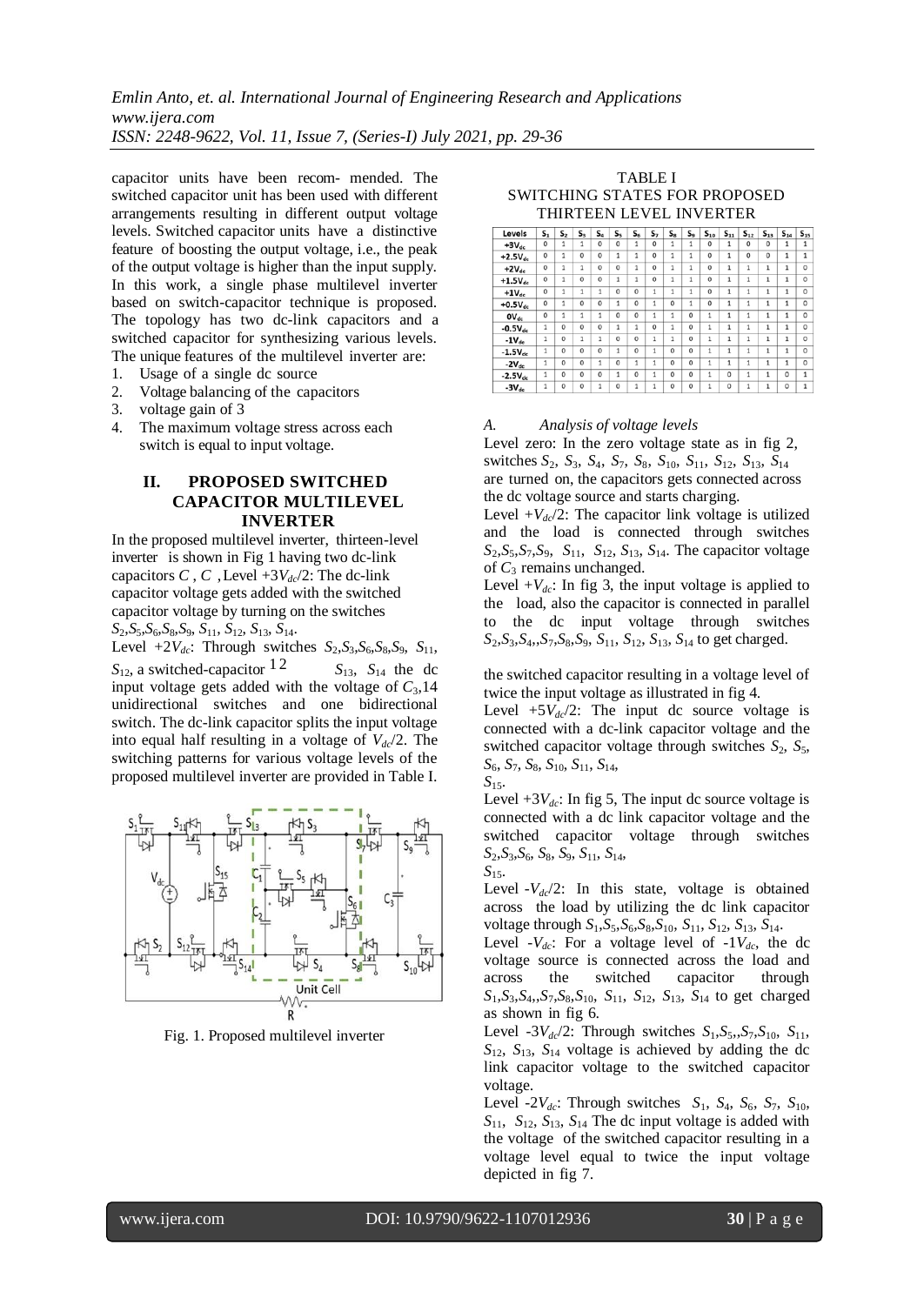Level  $-5V_{dc}/2$ : The input dc source voltage is added with the switched capacitor voltage and a dc link capacitor voltage through  $S_1$ ,  $S_3$ ,  $S_5$ ,  $S_7$ ,  $S_{10}$ ,  $S_{12}$ ,  $S_{14}$ ,  $S<sub>15</sub>$ . The output results to a voltage equal to twice the applied input voltage.

Level  $-3V_{dc}$ : During this voltage state as in fig 8,

the input dc source voltage is added with dc link capacitor voltages and switched capacitor voltage through switches  $S_1$ ,  $S_4$ ,  $S_6$ ,  $S_7$ ,  $S_{10}$ ,  $S_{12}$ ,  $S_{13}$ ,  $S_{15}$ . The output results to a voltage equal to thrice the applied input voltage.



Fig. 2. Mode 1 and Mode 2 Operation

#### *B. Modulation Strategy*

For the proposed thirteen-level topology, the Fixed Fre- quency Modulation (FFM) technique has been used. For the FFM fundamental frequency modulation (FFM) methods, the sine wave is compared with the different fixed levels of



Fig. 3. Mode 3 and Mode 4 Operation



Fig. 4. Mode 5 and Mode 6 Operation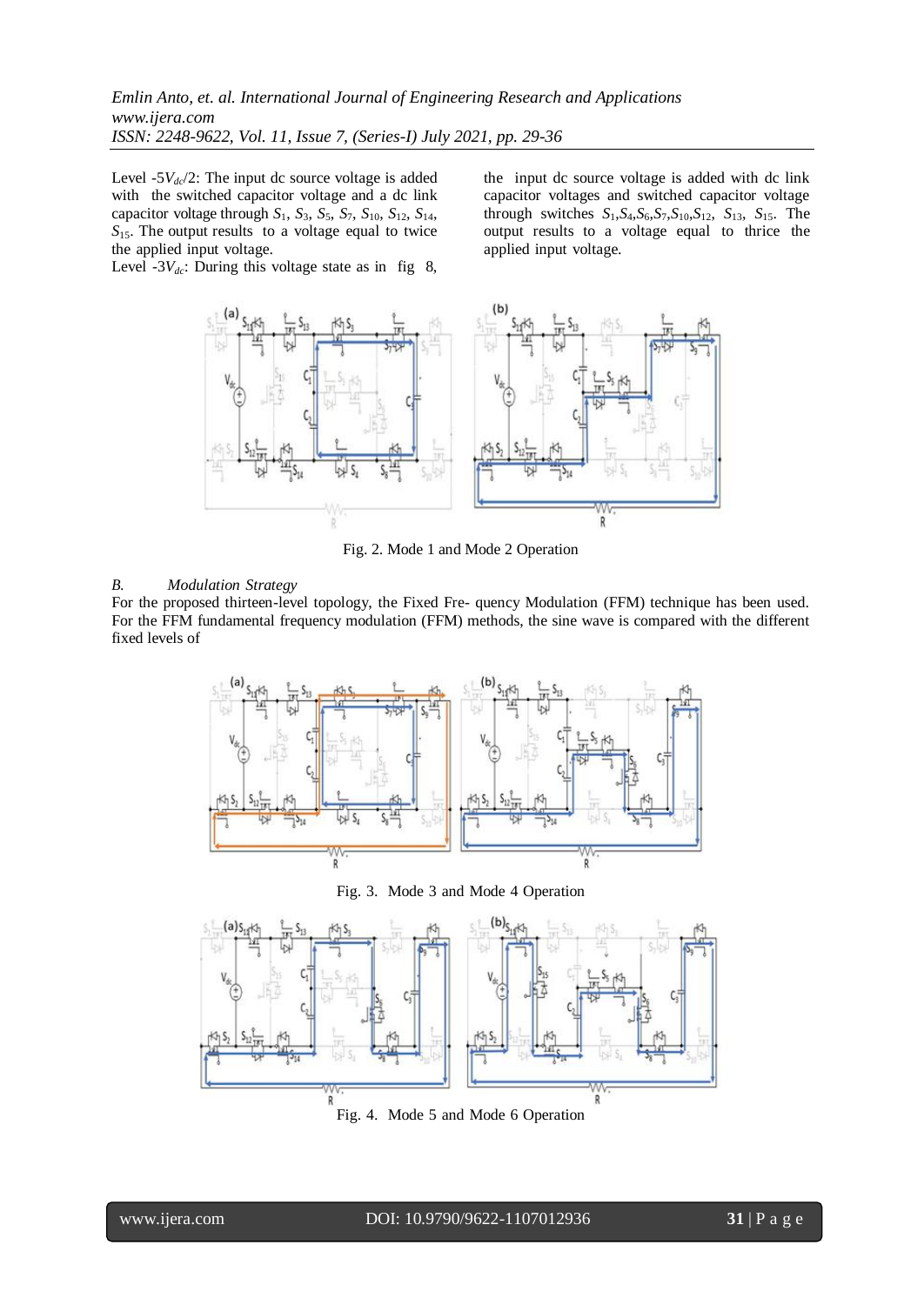

Fig. 5. Mode 7 and Mode 8 Operation



Fig. 6. Mode 9 and Mode 10 Operation



Fig. 7. Mode 11 and Mode 12 Operation

fixed frequency. For N level inverter, (N-1) fixed DC level is required. Hence for the proposed thirteen level inverter, 12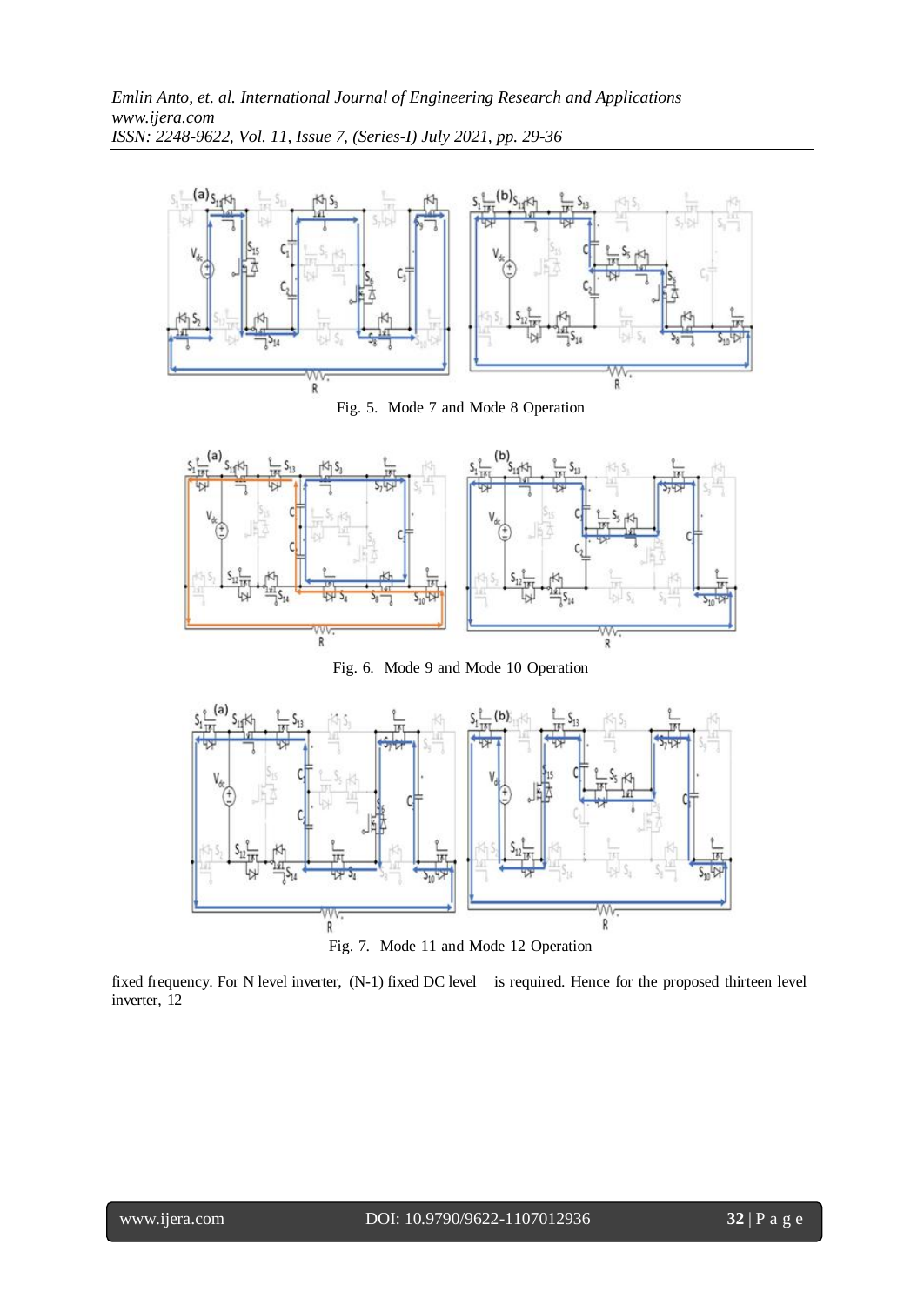*Emlin Anto, et. al. International Journal of Engineering Research and Applications www.ijera.com ISSN: 2248-9622, Vol. 11, Issue 7, (Series-I) July 2021, pp. 29-36*



Fig. 8. Mode 13 Operation

fixed DC level is used. It is depicted in Figure 9.



Fig. 9. Fixed Frequency Modulation

# **III. SIMULATION RESULTS OF PROPOSED INVERTER**

The proposed thirteen-level inverter is simulated using MATLAB/SIMULINK with an input of 200V and output is obtained as 600V.

*A. Gate Pulse Generation*

The gate pulses for the switches are obtained using FFM technique where the modulating signal is compared with twelve constants.



**Fig. 10.** Gate Pulse Generation of switches (a) $S_1$ , (b) $S_2$ , (c)  $S_3$ , (d)  $S_4$ ,(e)  $S_5$ , (f)  $S_6$ , (g)  $S_7$ , (h)  $S_8$ , (i)  $S_9$ , (j)  $S_{10}$ , (k)  $S_{11}$  and  $S_{14}$ , (l)  $S_{12}$  and  $S_{13}$ , (m) $S_{15}$  using FFM

l

www.ijera.com DOI: 10.9790/9622-1107012936 **33** | P a g e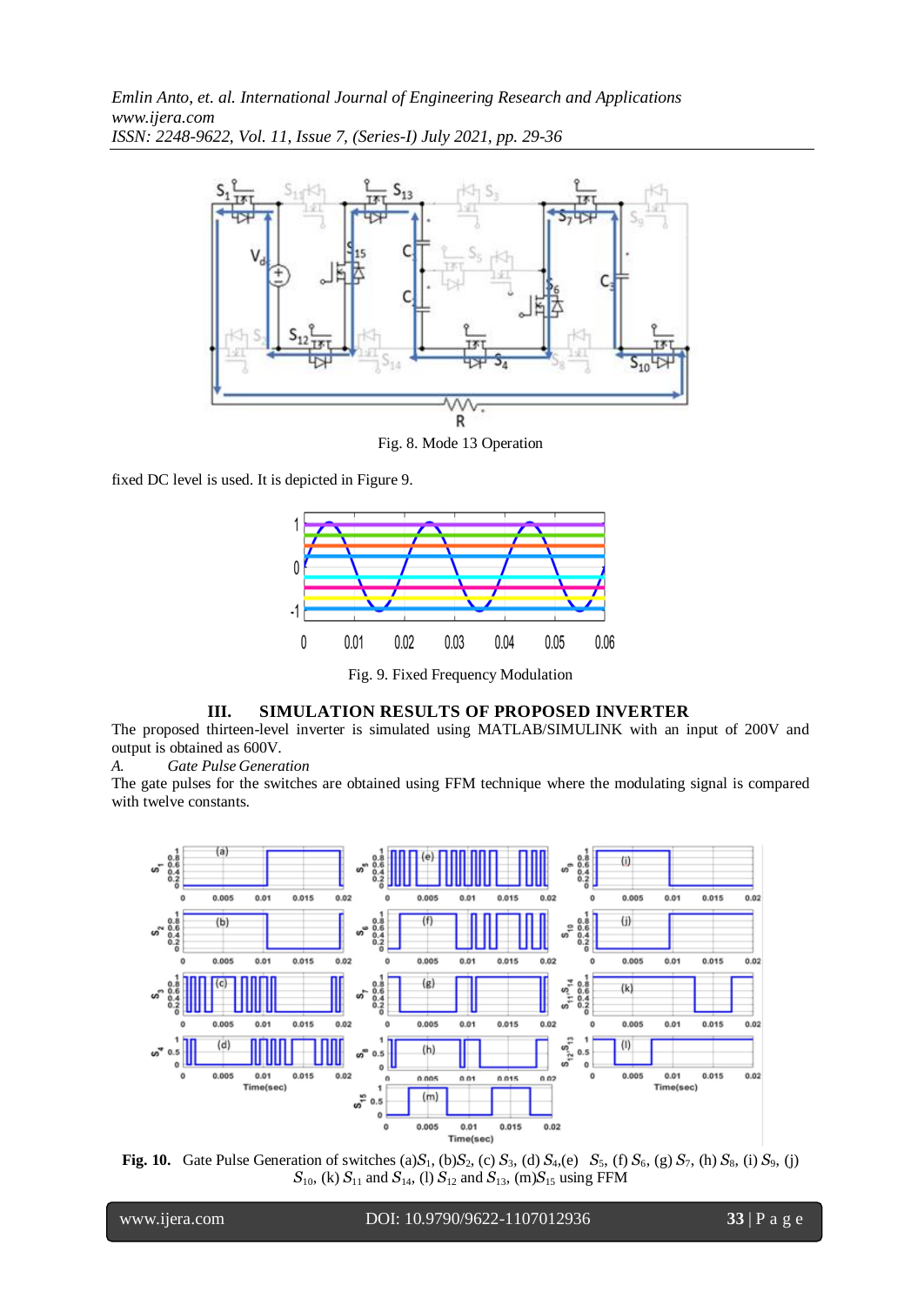#### *B. Simulation Results*

Fig.11 shows the 13 voltage levels and current waveforms for the inverter topology with a resistive load having a Mod- ulation index  $= 1$ . This shows a gain of 3.



Fig. 11. (a) output voltage and (b) output current for R load

For RL load where R=  $200\Omega$  and L =  $250$ mH with  $M.I = 1$ , thirteen stepped levels of maximum voltage level of 600V and a current of 2.19A is shown in fig 12.



RL load

Capacitor voltage balancing has been one of the important features of the proposed topology. The capacitor  $C_3$  is charged up to  $V_{dc}$  during the voltage states of zero and  $V_{dc}$ . The dc ink capacitors  $C_1$ ,  $C_2$ are provided with initial charge of 100V and switched capacitor  $C_3$  to 200V illustrated in fig 13.



The voltage stress across the switches is shown in fig 14 and 15. Maximum stress across each switch is same as the input voltage

# **IV. PERFORMANCE ANALYSIS**

Analysis from the simulation of the switched capacitor multilevel inverter is done and is obtained as follows:



Fig. 14. Gate pulse and voltage stress across switches



## *A. THD Vs Switching Frequency*

Fig 17. shows the THD as a function of switching frequency. Different PWM methods were analyzed for different frequen- cies and at 2 kHz switching frequency it exhibits less THD. For the proposed inverter THD is about 7.74% with the FFM method.



Fig. 16. THD Vs Switching frequency of Proposed Inverter

#### *B. FFT Analysis*

The Total Harmonic Distortion (THD) determines the qual- ity of the voltage delivered by an inverter.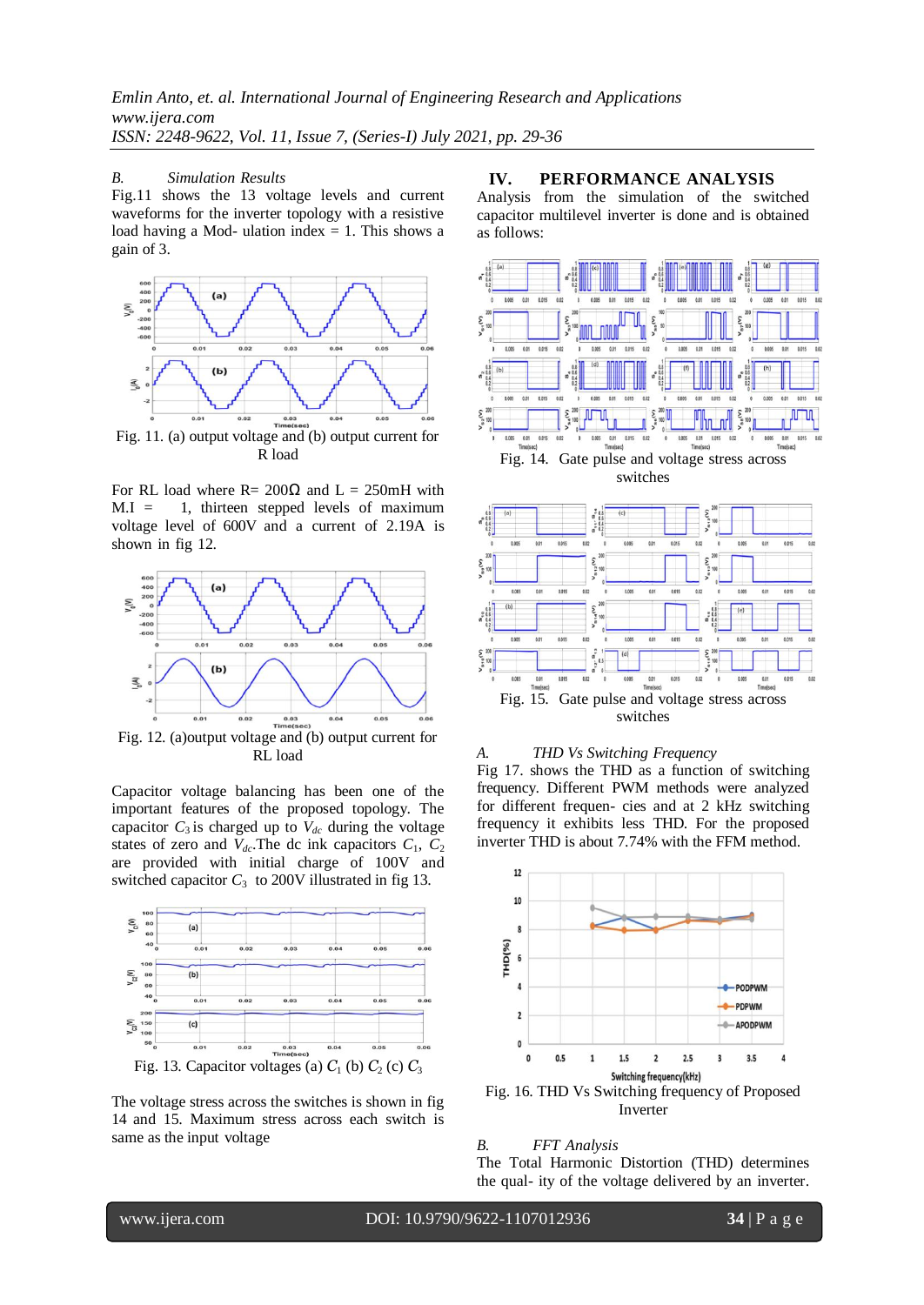FFT analysis is done for various modulation techniques[5].



PDPWM

The control strategy sdopted in the inverter is FFM and THD is about 7.74% as shown in Fig.16. The DC component if the inverter is 0.1462.

*C. THD Vs Control Strategies*

The % THD for different PWM techniques such as POD- PWM, PDPWM, APODPWM, and FFM proposed inverter respectively is shown in Fig.17.



It can be inferred that FFM technique offers low THD compared to other PWM techniques at 2 kHz. The comparison based on circuit configuration is shown in Table II.  $N_L$ ,  $N_{SW}$ ,  $N_{DC}$ ,  $N_C$ ,  $N_D$  are number of levels, switches, DC voltage sources, capacitors and diodes respectively.

Table III shows the comparative study between the PWM Techniques. From the table it is clear that FFM has less harmonic distortion.

#### **V. CONCLUSION**

The proposed multilevel boost inverter topology is based on switched-capacitors. Capacitor voltage balancing is achieved without the need for any additional control strategy or auxil- iary circuit.

When the output voltage levels are increased the

| COMPARISON OF INVERTER TOPOLOGIES     |    |            |                 |                          |                          |                |  |
|---------------------------------------|----|------------|-----------------|--------------------------|--------------------------|----------------|--|
| <b>Topology</b>                       | N, | <b>Nsw</b> | N <sub>DC</sub> | $N_c$                    | N <sub>D</sub>           | Gain           |  |
| <b>Thirteen level</b><br>inverter [2] | 13 | 7          | 3               |                          | 3                        | 1              |  |
| Multilevel<br>inverter[5]             | 13 | 14         | $\overline{a}$  | ×                        |                          |                |  |
| Multilevel<br>inverter[6]             | 13 | 12         |                 | $\overline{\phantom{a}}$ | $\overline{\phantom{a}}$ | 1.5            |  |
| Thirteen level<br>inverter [7]        | 13 | 14         | $\mathfrak{p}$  | $\overline{\phantom{a}}$ |                          | $\mathfrak{p}$ |  |
| Proposed<br><b>Louis Contractor</b>   | 13 | 17         |                 | 3                        |                          | 3              |  |

TABLE II

TABLE III COMPARISON OF PWM TECHNIQUES

| <b>Modulation Techniques</b> | <b>THD(%)</b> |
|------------------------------|---------------|
| <b>PDPWM</b>                 | 8.66          |
| <b>PODPWM</b>                | 8.66          |
| APODPWM                      | 8.92          |
| FFM                          | 7.74          |

voltage gain of the inverter also increases and offers reduced switching stress. The main disadvantage related to this circuit is that the number of components is relatively high due to the implementation of multiple levels. The proposed inverter offers an efficiency of 97.6%. Proposed inverter with FFM control strategy offers low THD compared to other control strategies.

#### **REFERENCES**

- [1]. Marif Daula Siddique, Saad Mekhilef, Noraisyah Mohamed Shah, Jagabar Sathik Mohamed Ali, Mohammad Meraj, Atif Iqbal and Mo- hammad Al-hitmi , "A New Single Phase Single Switched-Capacitor Based Nine-Level Boost Inverter Topology With Reduced Switch Count and Voltage Stress ," in IEEE Access, vol. 7, pp. 174178- 174188,2019..
- [2]. K.Dhanalakshmi and K.S.Kavin, "Single Phase Thirteen-Level Inverter using Seven Switches for Photovoltaic systems," International Confer- ence on Circuit, Power and Computing Technologies, 2014.
- [3]. Abhinandan Routray, Ranjit Mahanty, "Reduced Voltage Stress Thirteen- Level Extendable Switched Capacitor Multilevel Inverter," IEEE Energy Conversion Congress and Exposition , 2019.
- [4]. Abdelhamid Loukriz, Sandra Dudley and Robert Brown, "Experimental Validation of a Thirteen Level H- Bridge Photovoltaic Inverter Config- uration," IEEE International Conference on Environment and Electrical Energy., June. 2017.
- [5]. Bhagyalakshmi P S, Beena M Varghese, Dr. Bos Mathew Jos, "Switched Capacitor